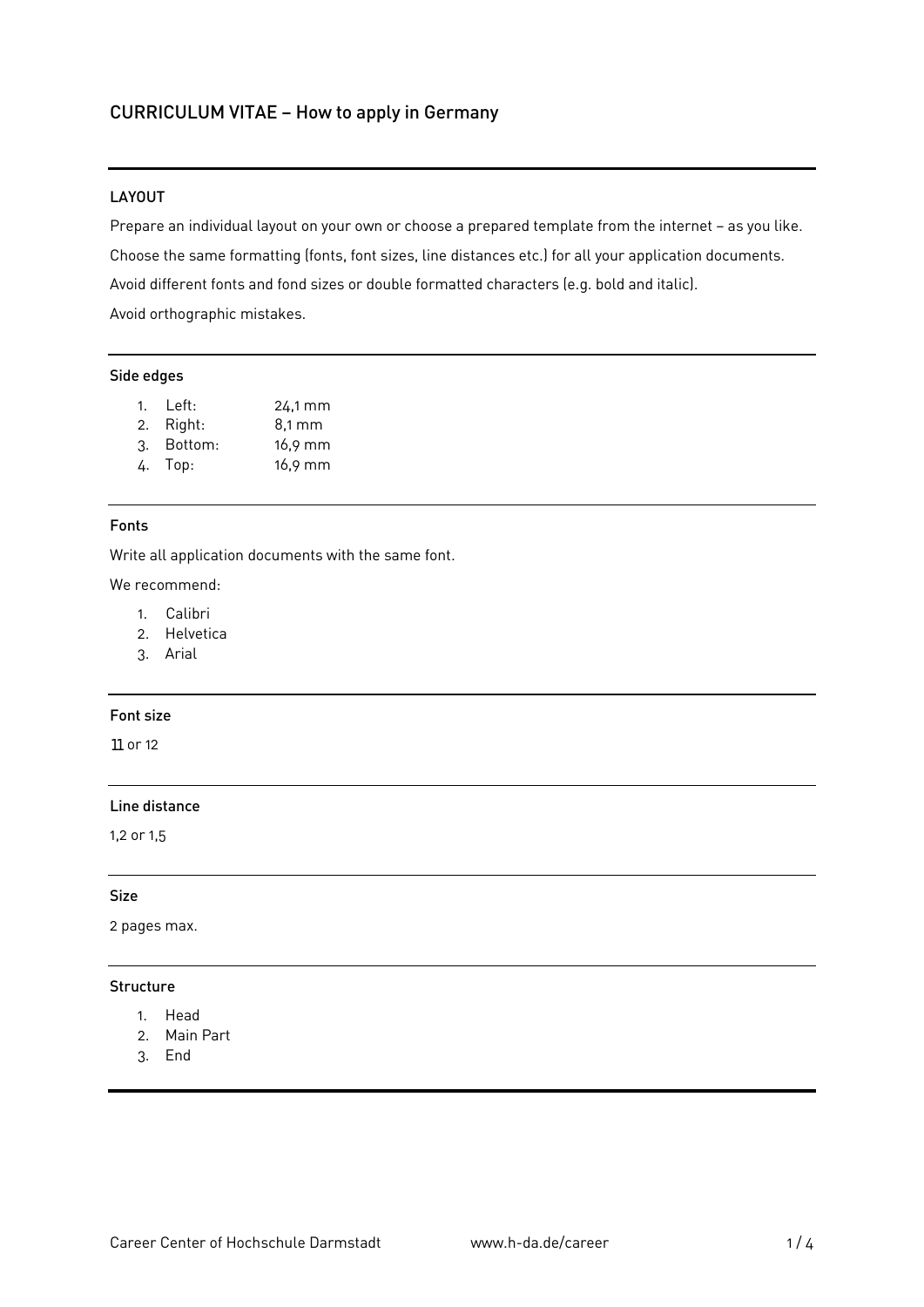## 1. HEAD

### Application photo

In Germany it is optional to send an application photo, but most employers expect you to apply with a picture to get a visual impression of you.

So we recommend you to put on an outfit you would wear for a job interview and to get made an application photo by a professional photographer.

### Personal information

- 1. First name and family name
- 2. Street, street number
- 3. Postal code, city
- 4. e-mail address
- 5. Phone number
- 6. Date and place of birth (optional, but recommended)
- 
- 8. Nationality (optional, but recommended)

7. Marital status (optional, but recommended)

### 2. MAIN PART

In this category you list the different stations of your education- and work-related life as well as your skills and interests, separated into blocks.

Usually the timescale is written on the left and the matching text on the right. Refer the timescale to months and years (e.g. 11/2015 – 03/2017).

List your stations in an anti-chronological way: recent stations above and former stations below.

## **Education**

### **Studies**

Inform about:

- 1. Timescale
- 2. Name and place of University
- 3. Course of studies
- 4. Subject of thesis (optional)
- 5. University degree (intended or graduated)
- 6. Grade point average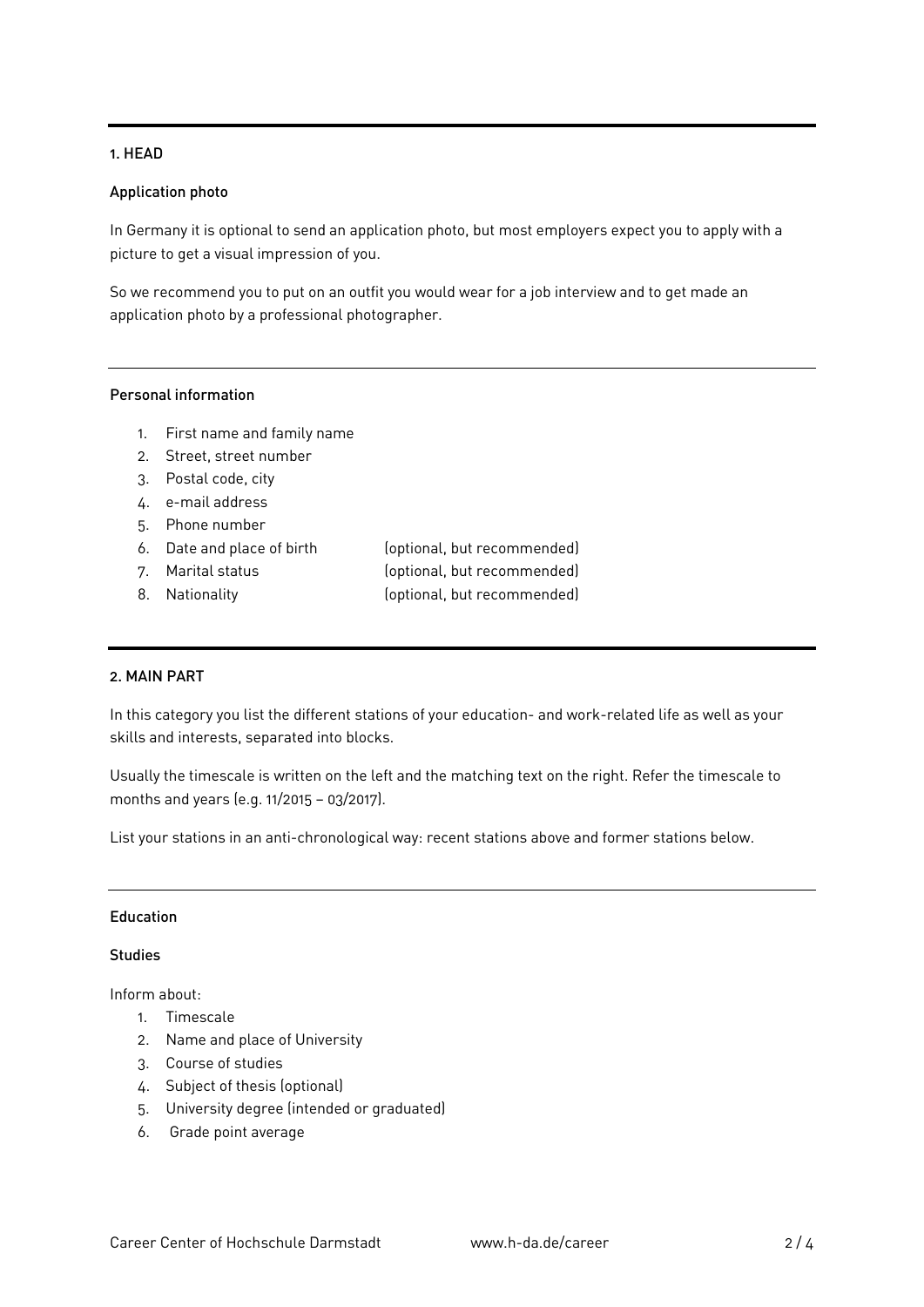## **School**

Inform about:

- 1. Timescale
- 2. Name and place and type of School (don't list your primary school)
- 3. Main courses (optional)
- 4. Graduation
- 5. Grade point average

### Work experience

### Professional education

#### **Internships**

Inform about:

- 1. Timescale
- 2. Name and place of employer
- 3. Position
- 4. Bullet points with keywords (activities, experiences, projects, …) (3-4 max)
- 5. Professional education: Final grade

Just list these stations if they are relevant for the job you apply for or if otherwise you would have a time gap in your CV.

#### Further possible categories

- 1. Further trainings
- 2. Stays abroad (for studies or work)
- 3. Language skills and levels
- 4. IT-Skills
- 5. Personal Interests
- 6. References
- 7. Parental leave
- 8. Volunteer work
- 9. Driving licence
- 10. Special skills

Add the corresponding certificates to the attachment of your application.